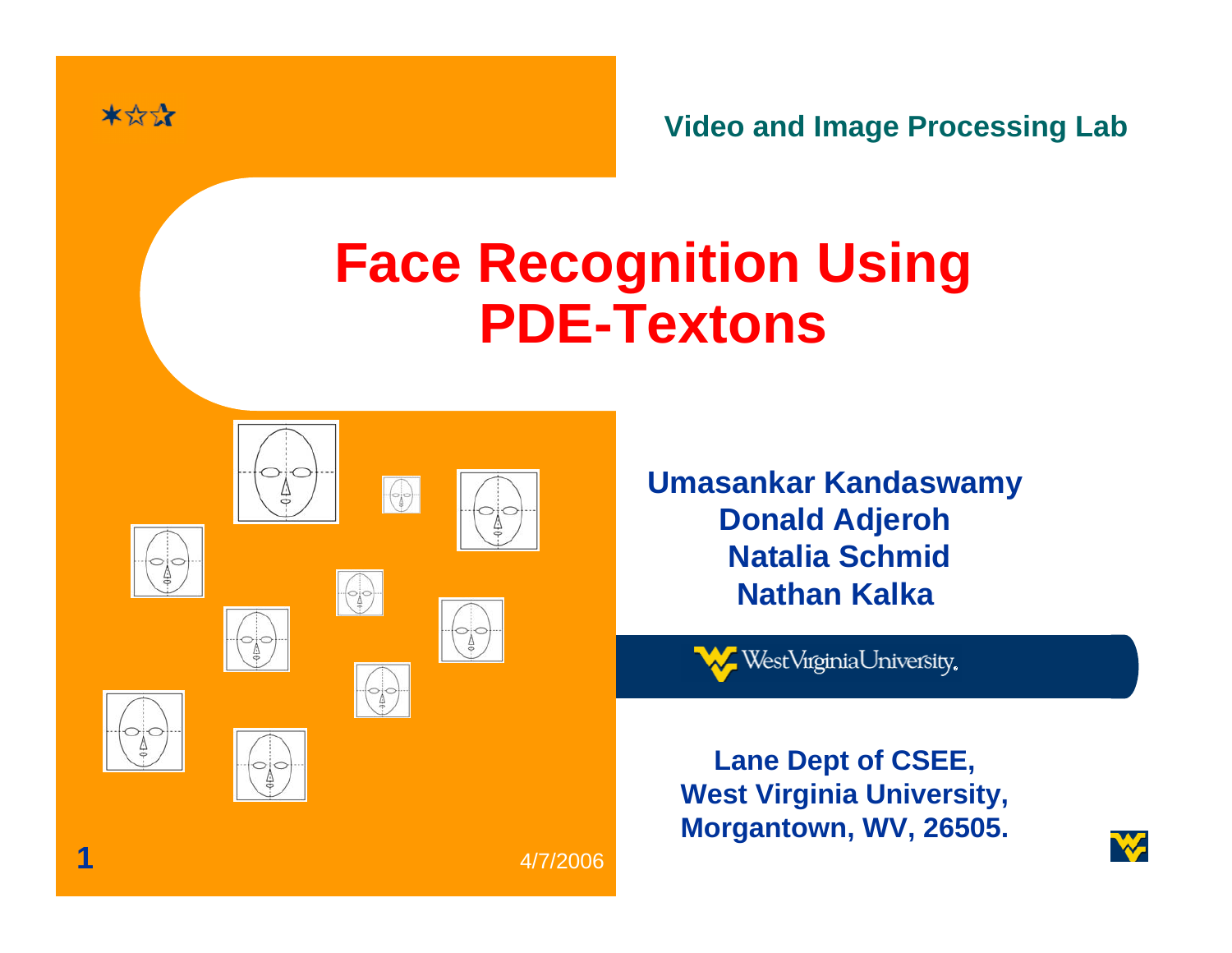









## **Preamble**

- ¾Steps followed in FRGC v.1
- ¾Results of Preprocessing
- **▶ Results of PDE-Textons on AR dataset** ¾ Comparison results between LBP, Textons, PDE-Textons
- ¾ Results on FRGC v.1 dataset with preprocessing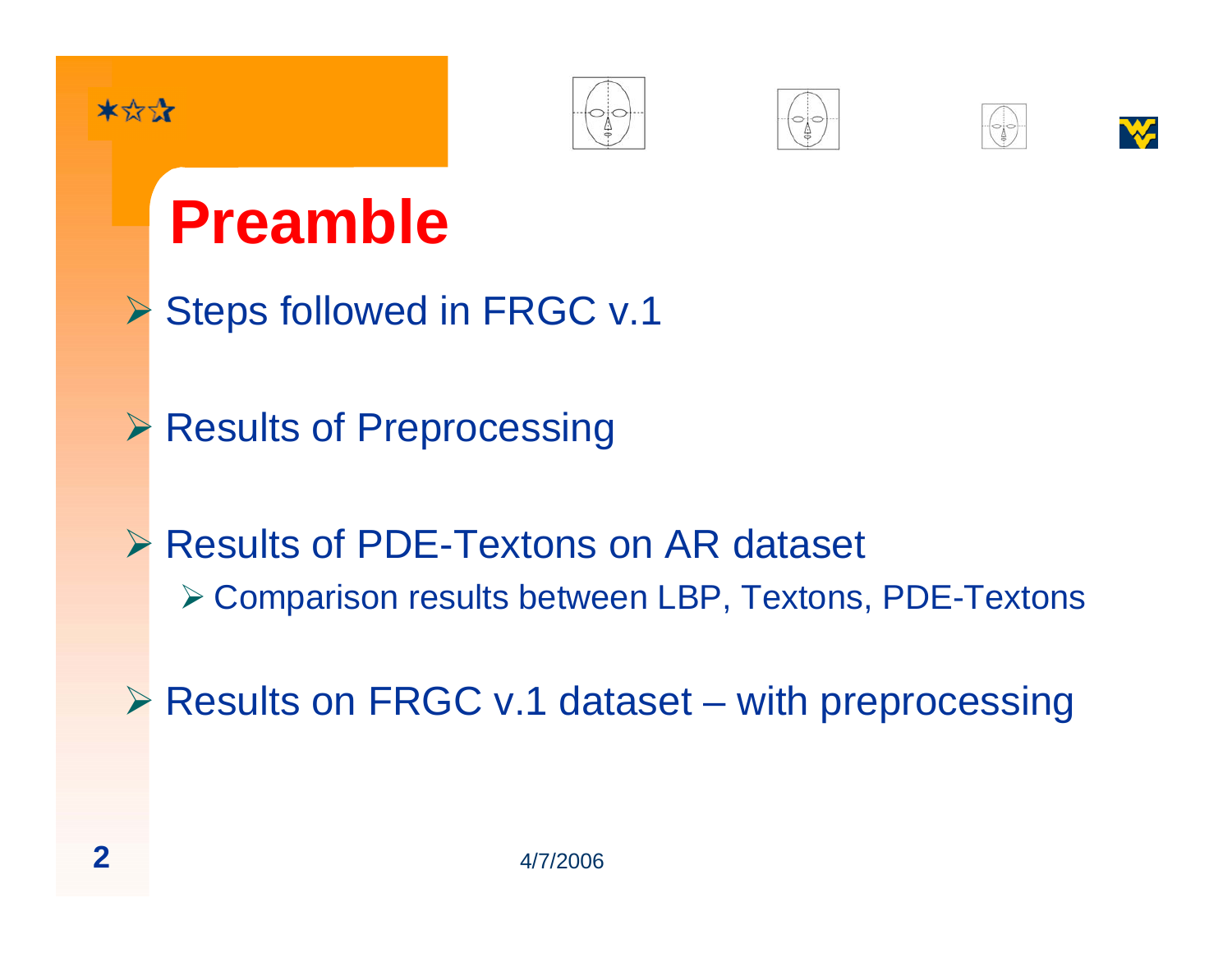









## **Steps Followed for FRGC v.1**



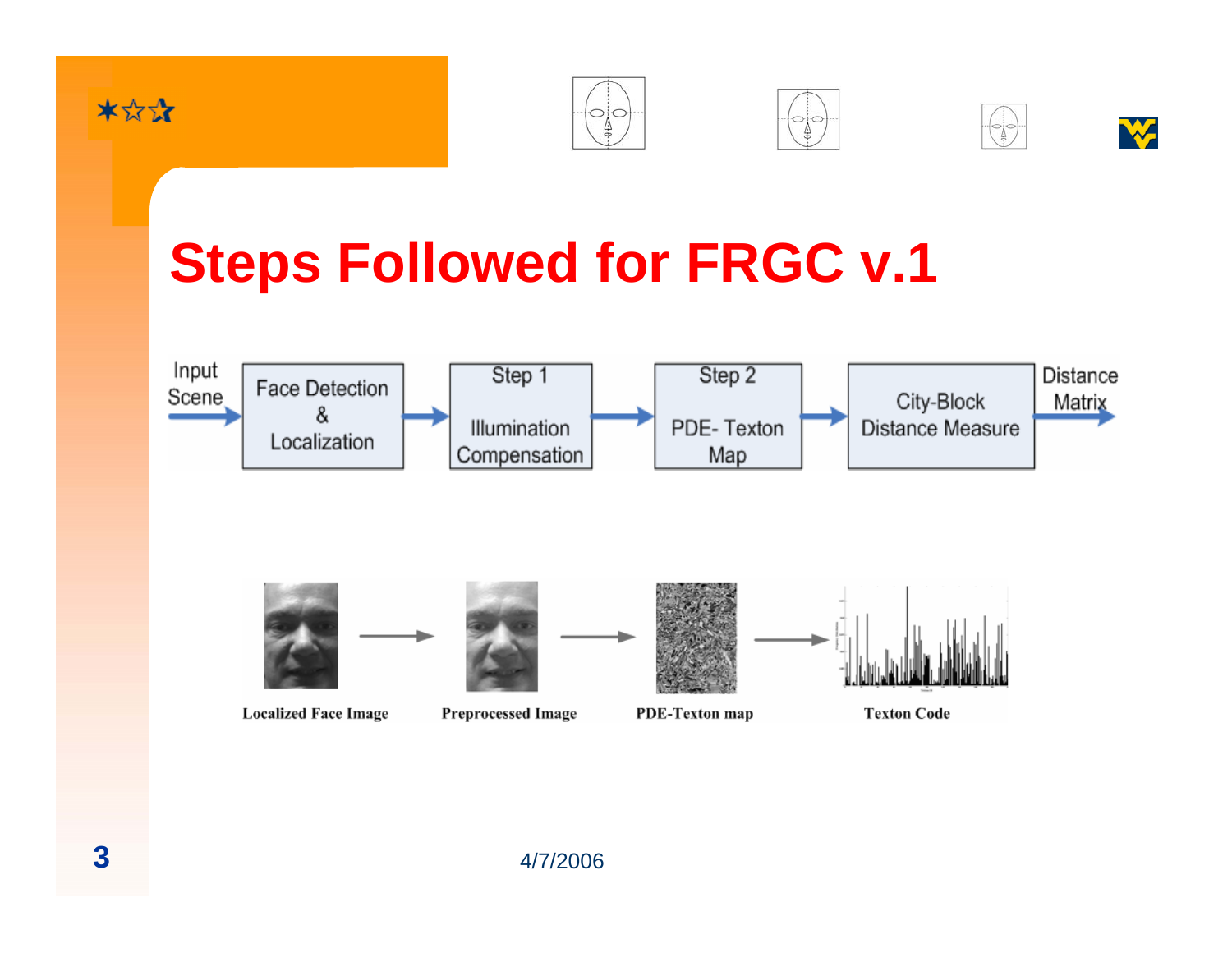







# **Illumination Compensation**

¾ Minvariance-Lighting - Novel Technique ¾Handle diffuse and specular reflectance ¾Inspired from the dichromatic color model

¾ Advantages ¾Low computational cost ¾Improved Performance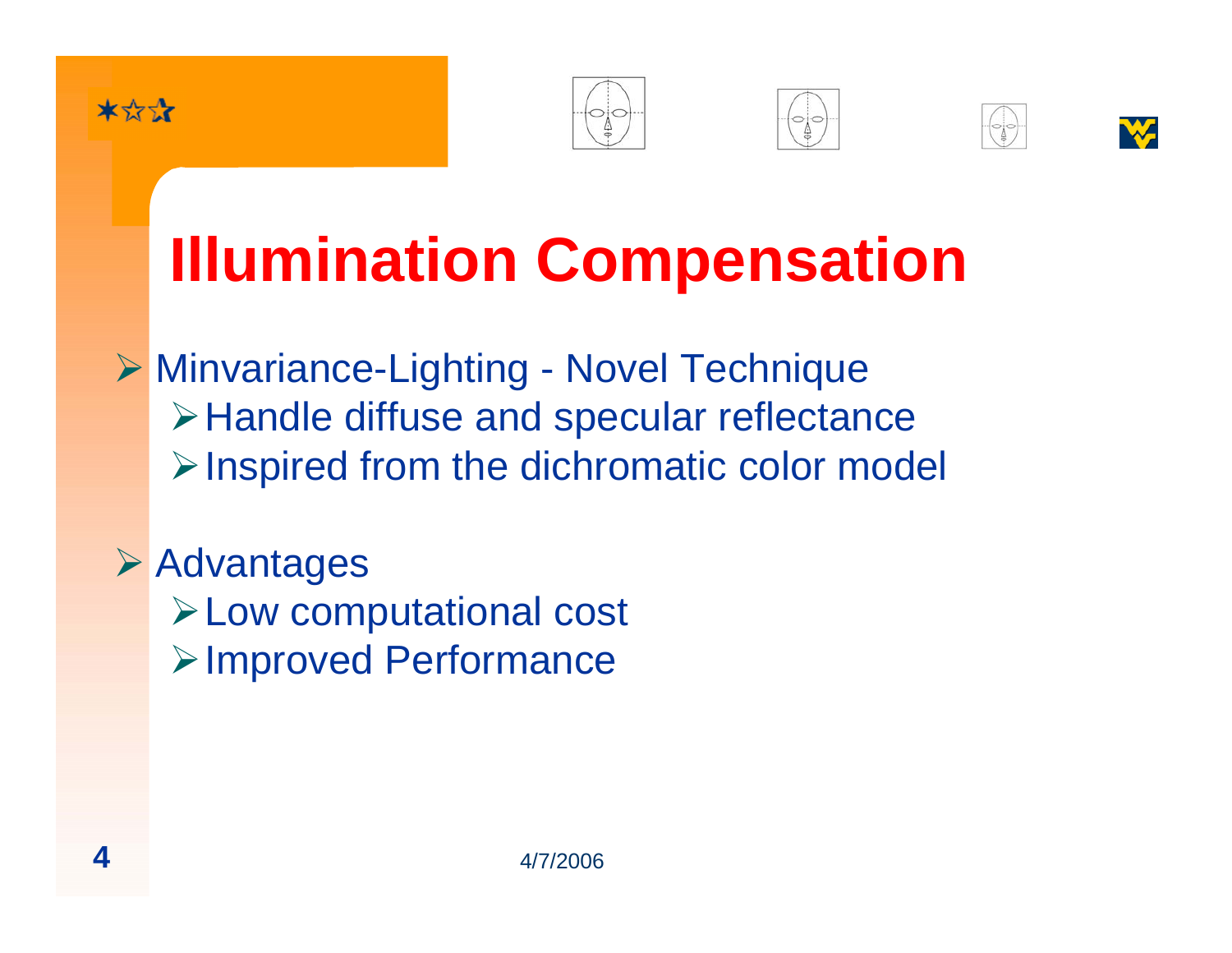









## **Results of Minvariance-Lighting**



**Original Image** 



**Minvariance Lighting** 



**Multiscale Scale Retinex** 



**Histogram Equalization** 

 4/7/2006Note: This Multiscale retinex is based on Land and McCann's work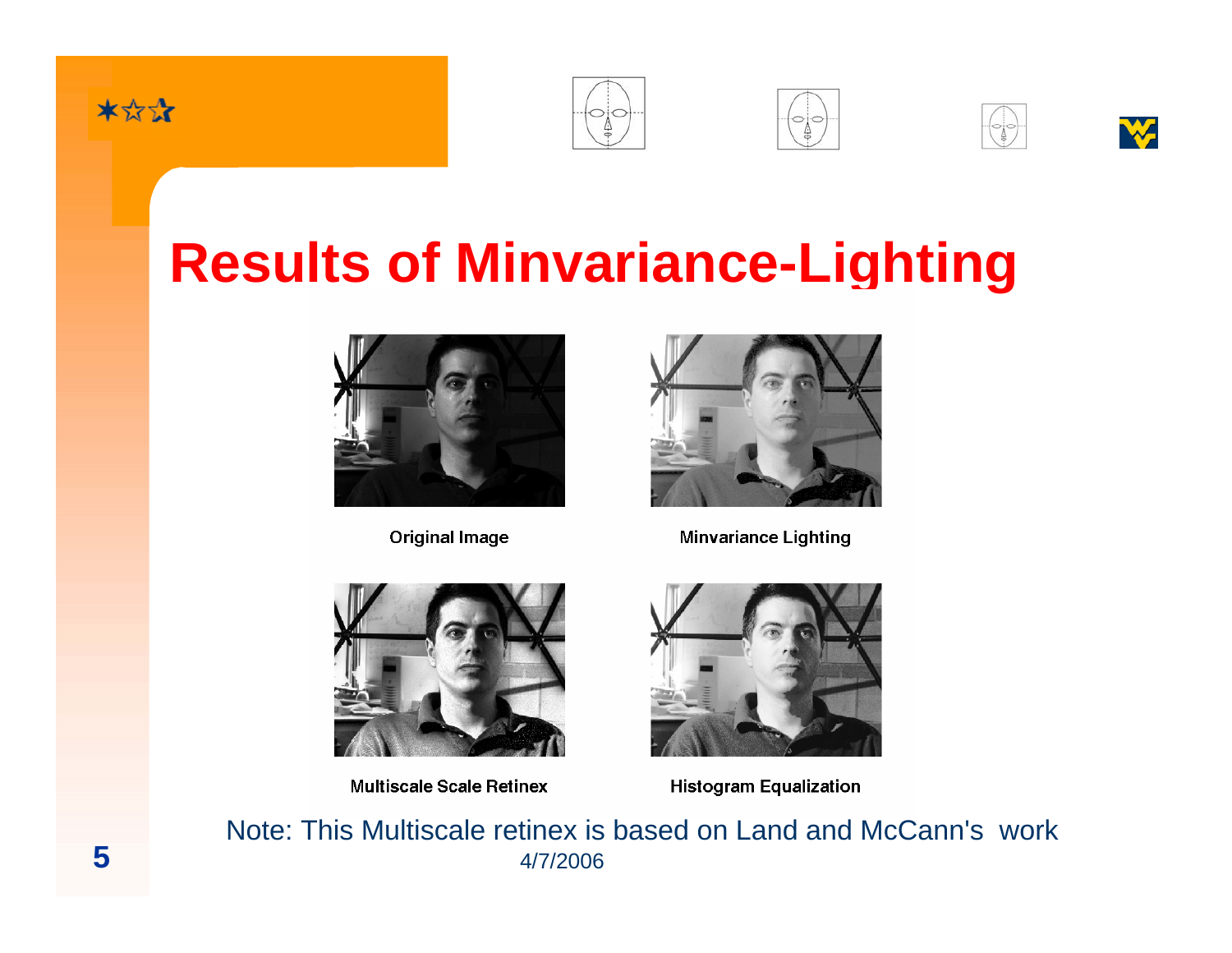









## **Results of Minvariance-Lighting**



**Original Image** 



**Minvariance Lighting** 



**Multiscale Scale Retinex** 



**Histogram Equalization** 

 $4/7/2006$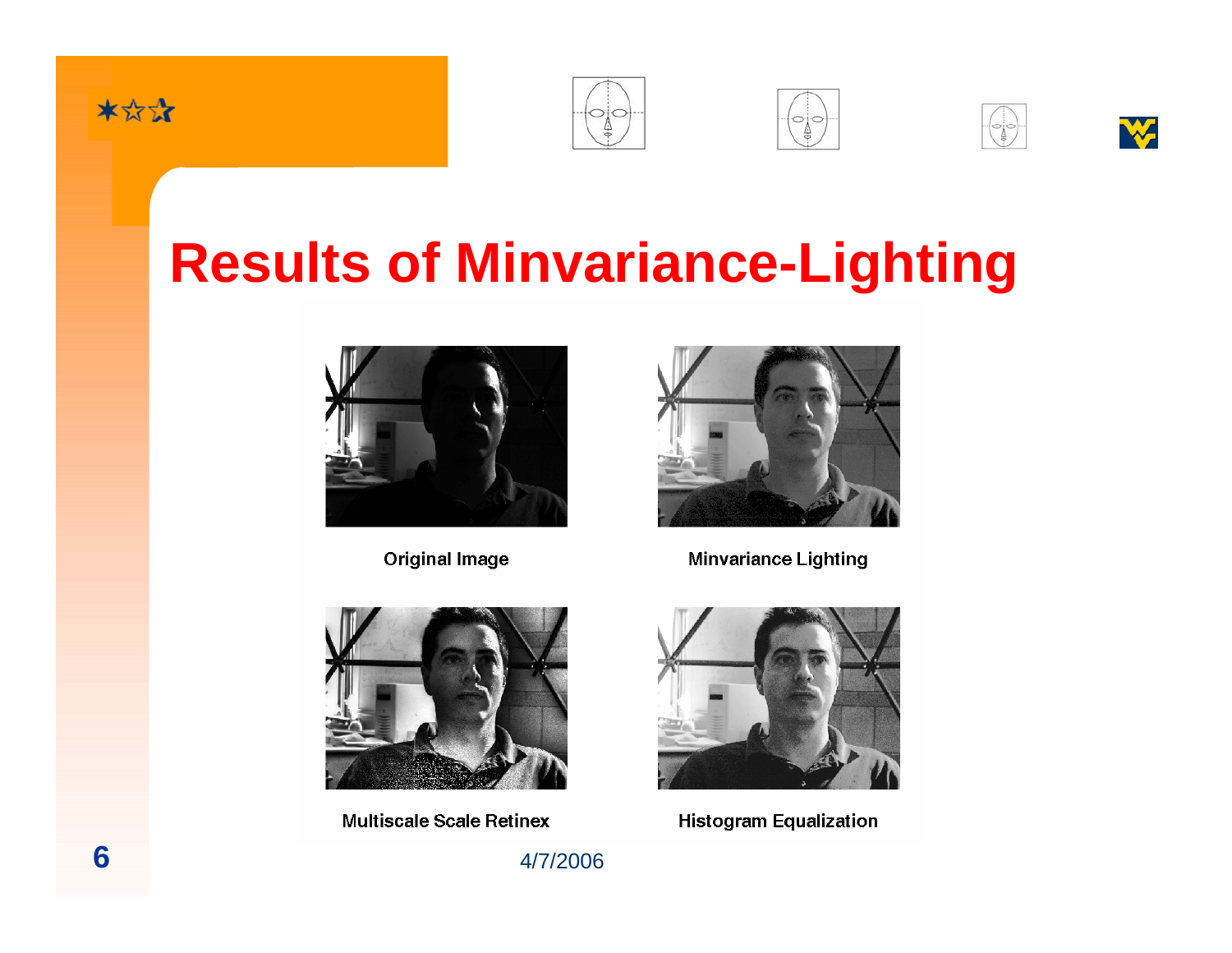









## **Results of Minvariance-Lighting**



**Original Image** 



**Minvariance Lighting** 



**Multiscale Scale Retinex** 



**Histogram Equalization** 

4/7/2006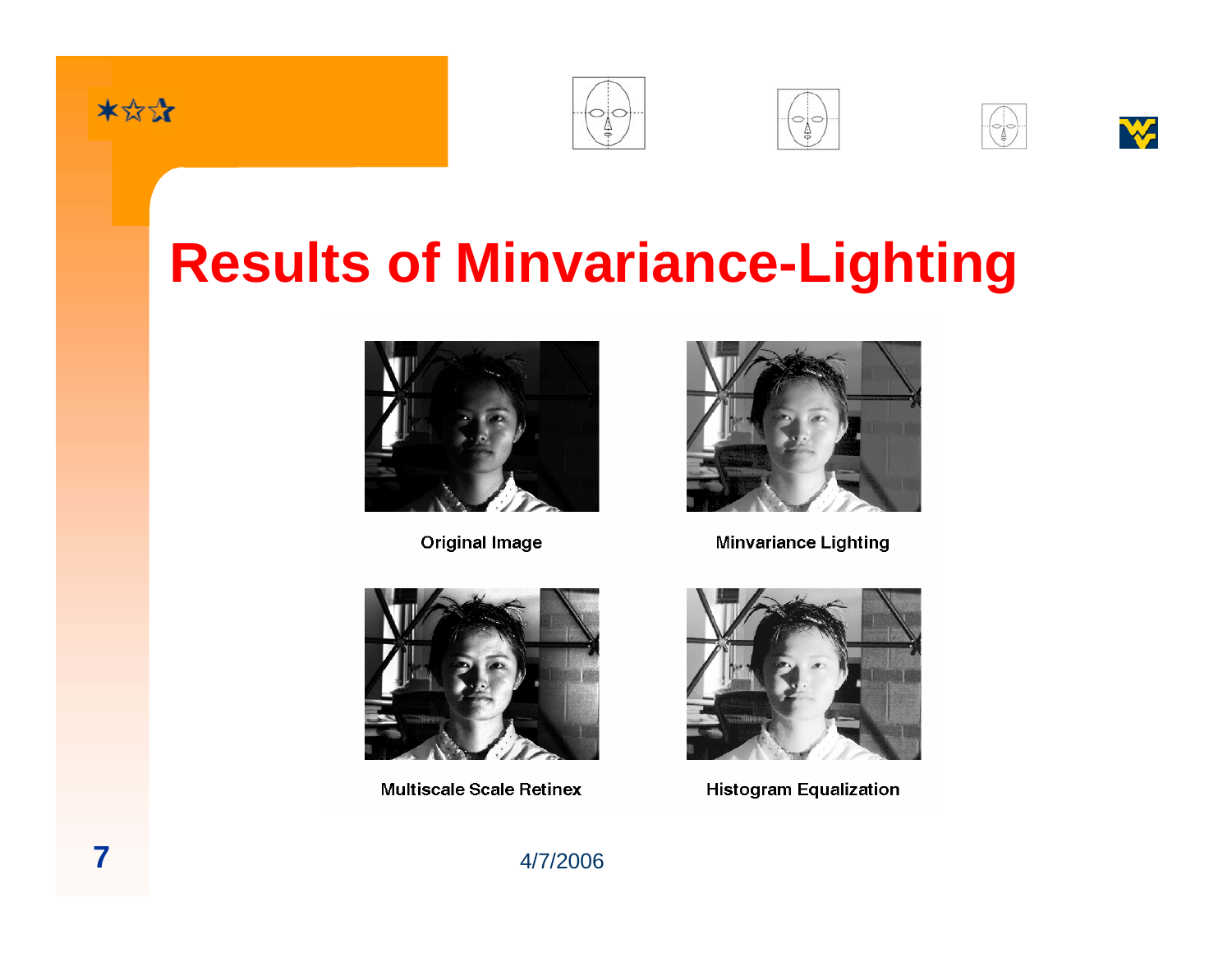







## **Comparison with LBP and Textons**

- ¾ Popular texture analysis schemes, namely Local Binary Patterns (LBP) and 3D Textons worked well under varying illumination and viewing condition.
- $\triangleright$  LBP
	- $\triangleright$  Works well for micro texture.
	- $\triangleright$  Very efficient
- **≻ 3D Textons** 
	- ¾ Works well under Varying lighting direction and viewing condition
	- $\triangleright$  Computationally expensive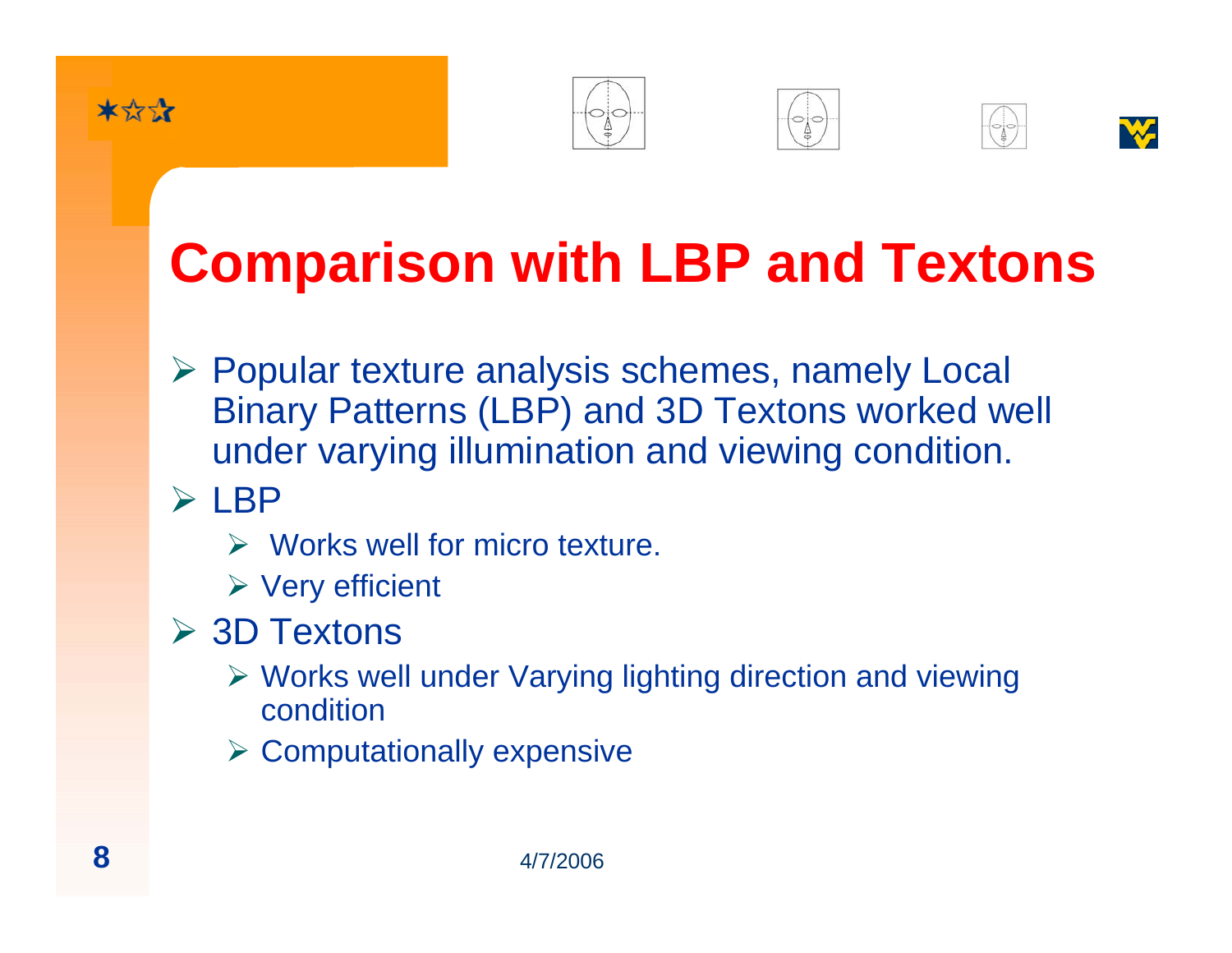









## **PDE-Textons**

- $\triangleright$  Computationally cheap
- ¾ Better performance than both LBP and 3D textons.
- ¾ Requires relatively less learning and less training set.

¾ Better representation of Facial Features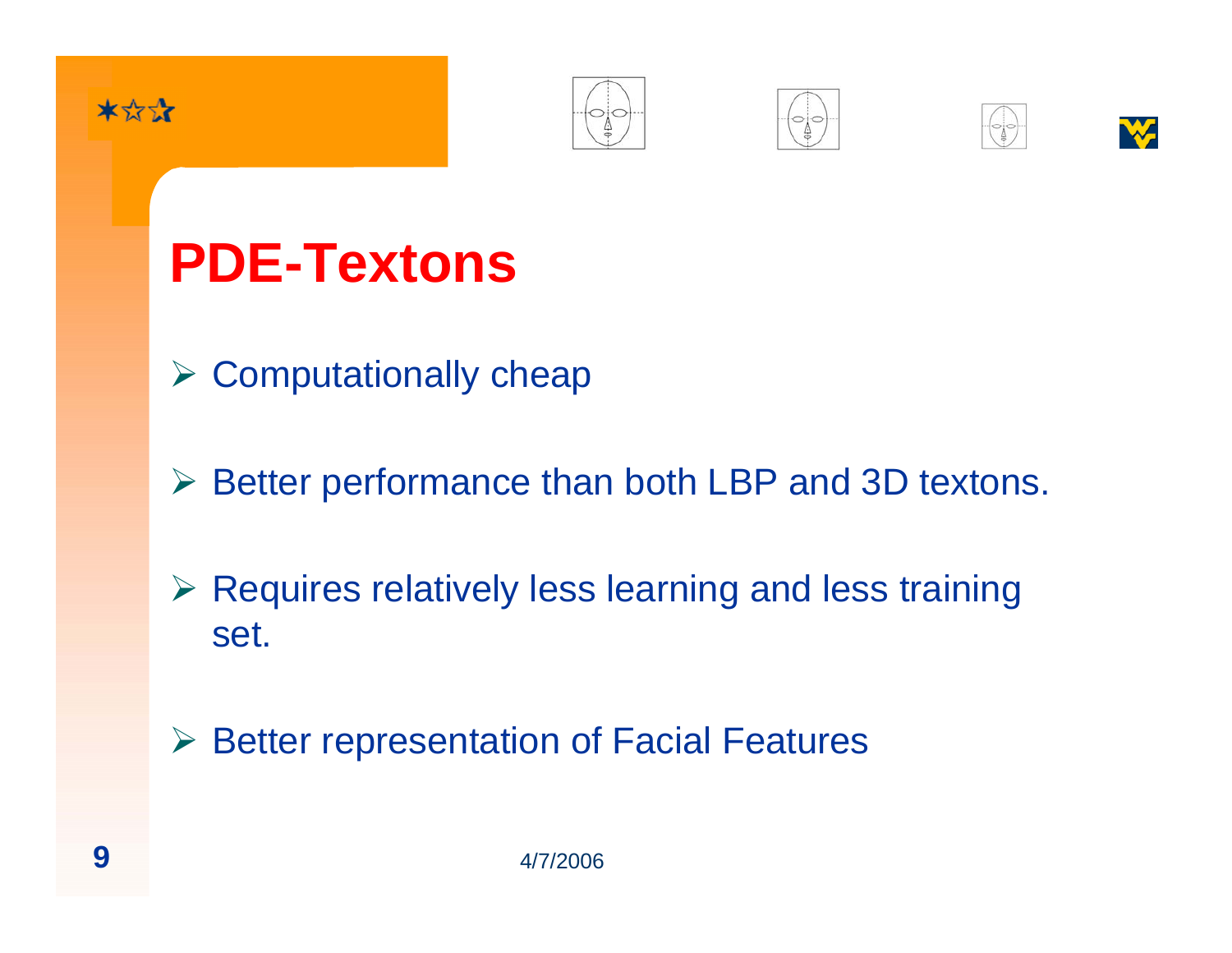









## **PDE-Textons - Analysis** Training Image

- ¾Test performed in AR database [1].
- ¾No of classes: 120
- ¾1 image/class for Training
- ¾ $\geq$  12 novel images/class for Testing (with expression, illumination variation and occlusion)
- $\blacktriangleright$  200 Textons were used to represent the face images.
- $\blacktriangleright$ k-NN Classifier





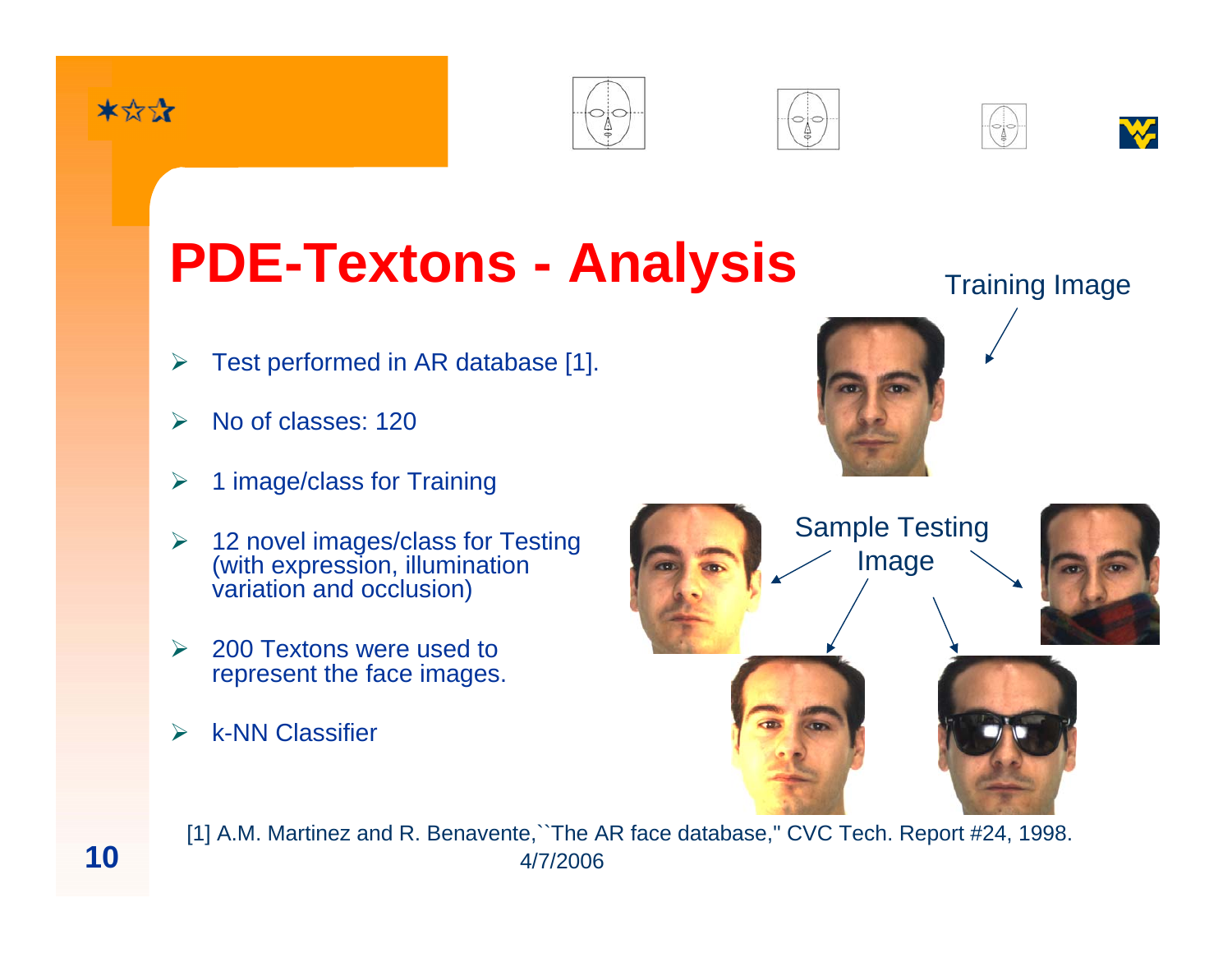









#### **PDE-Textons Results**



Note: The results are obtained without any preprocessing

4/7/2006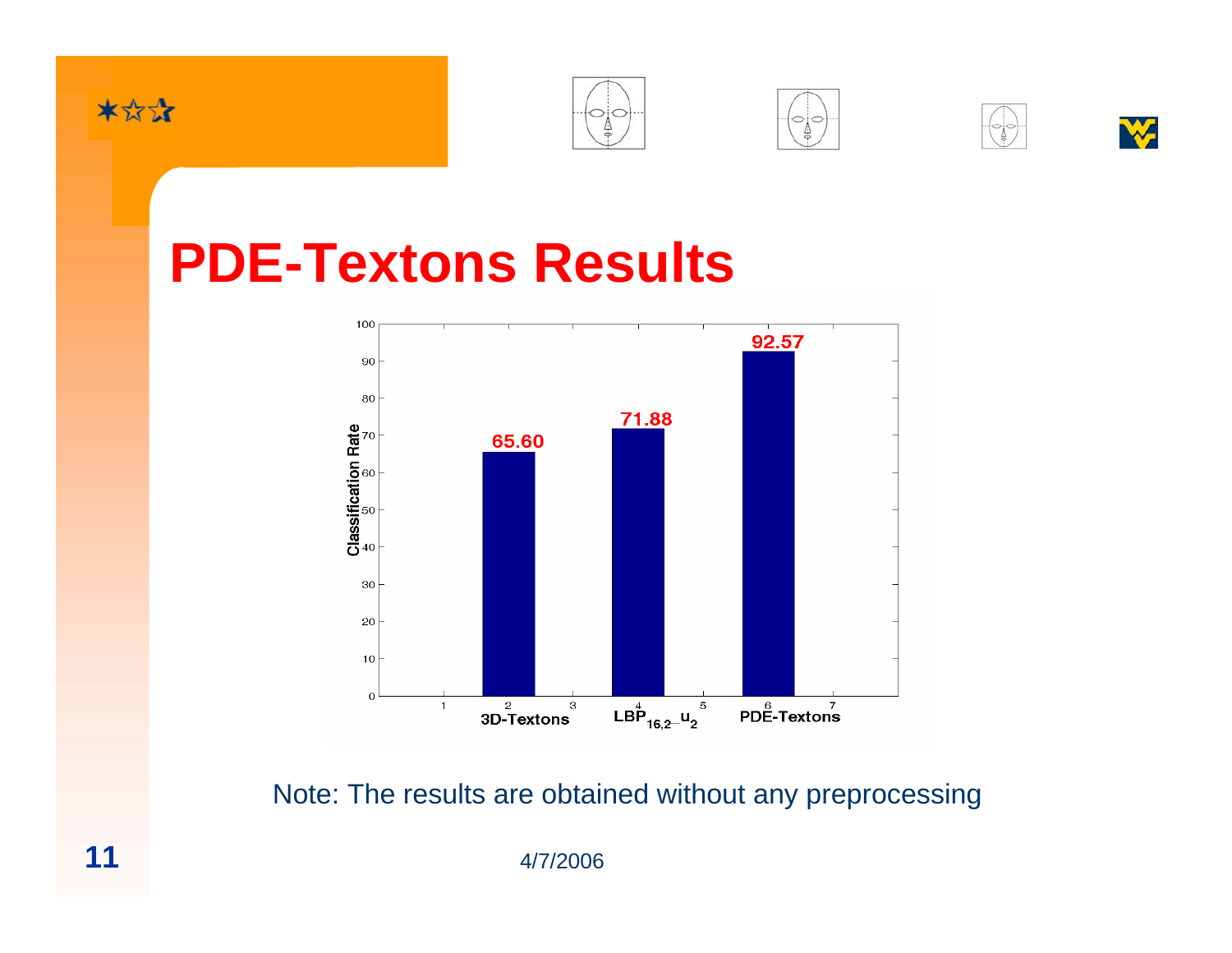









## **FRGC v.1 – Experiment 1.0.1**

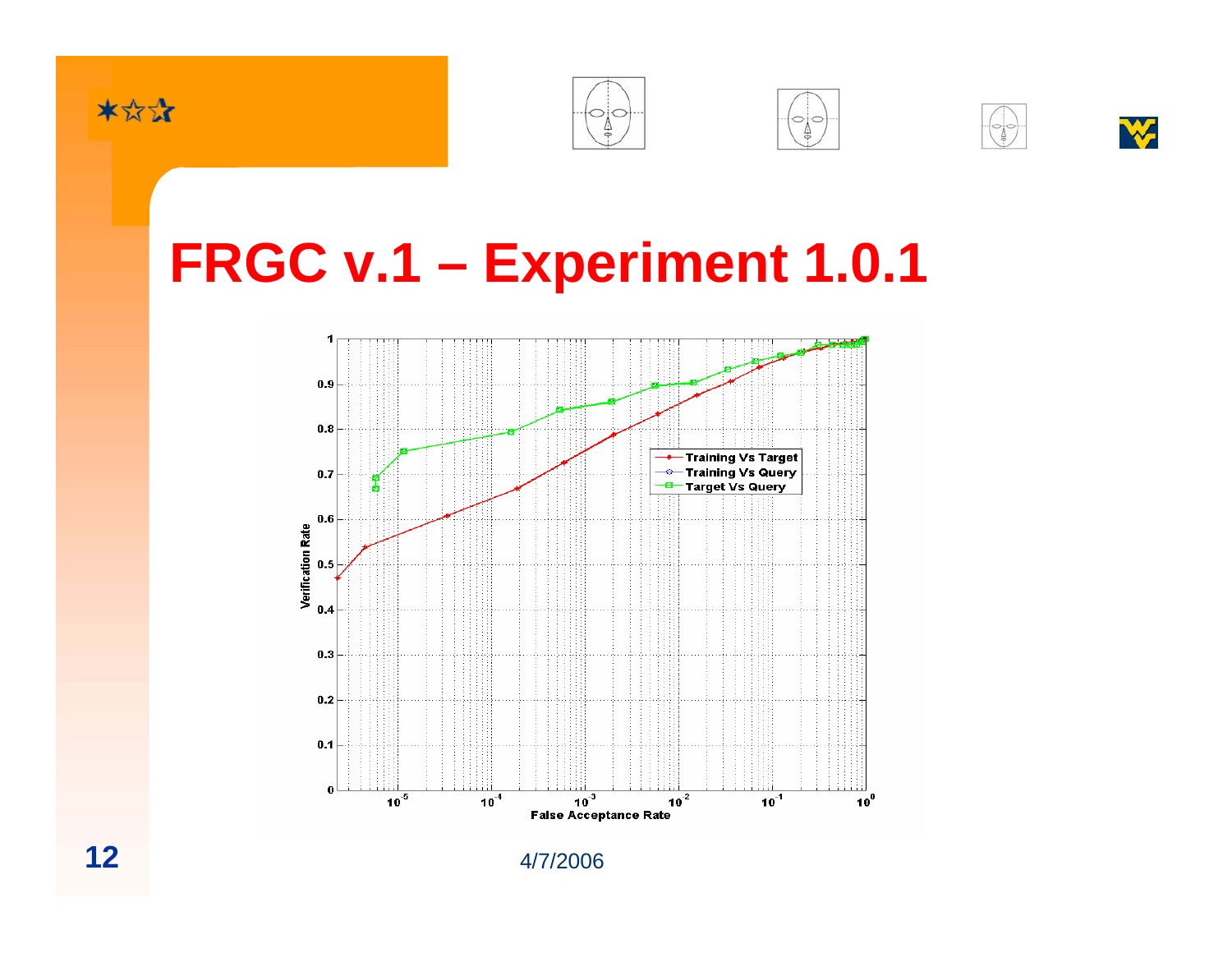









## **FRGC v.1 – Experiment 1.0.2**



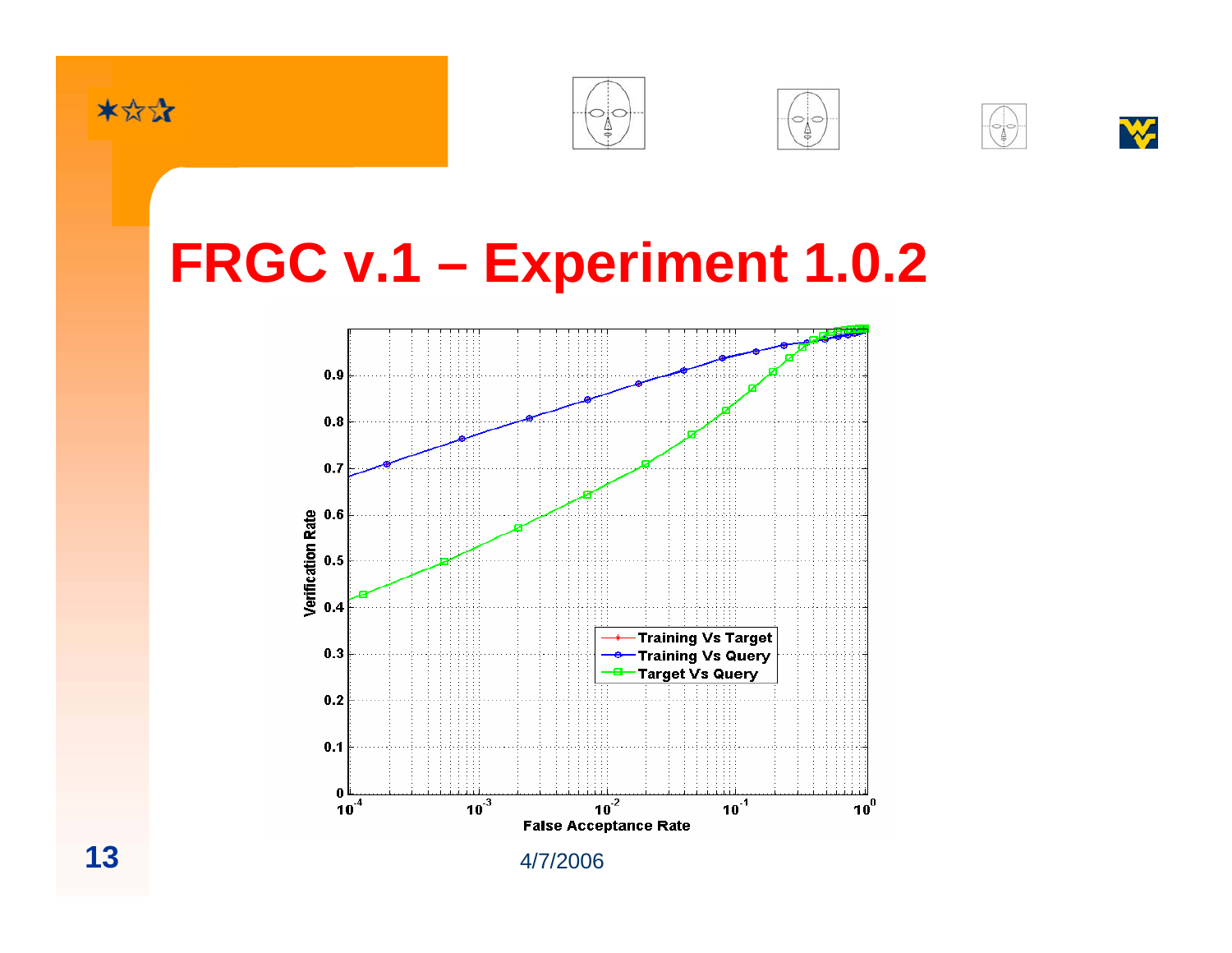









## **FRGC v.1 – Experiment 1.0.3**



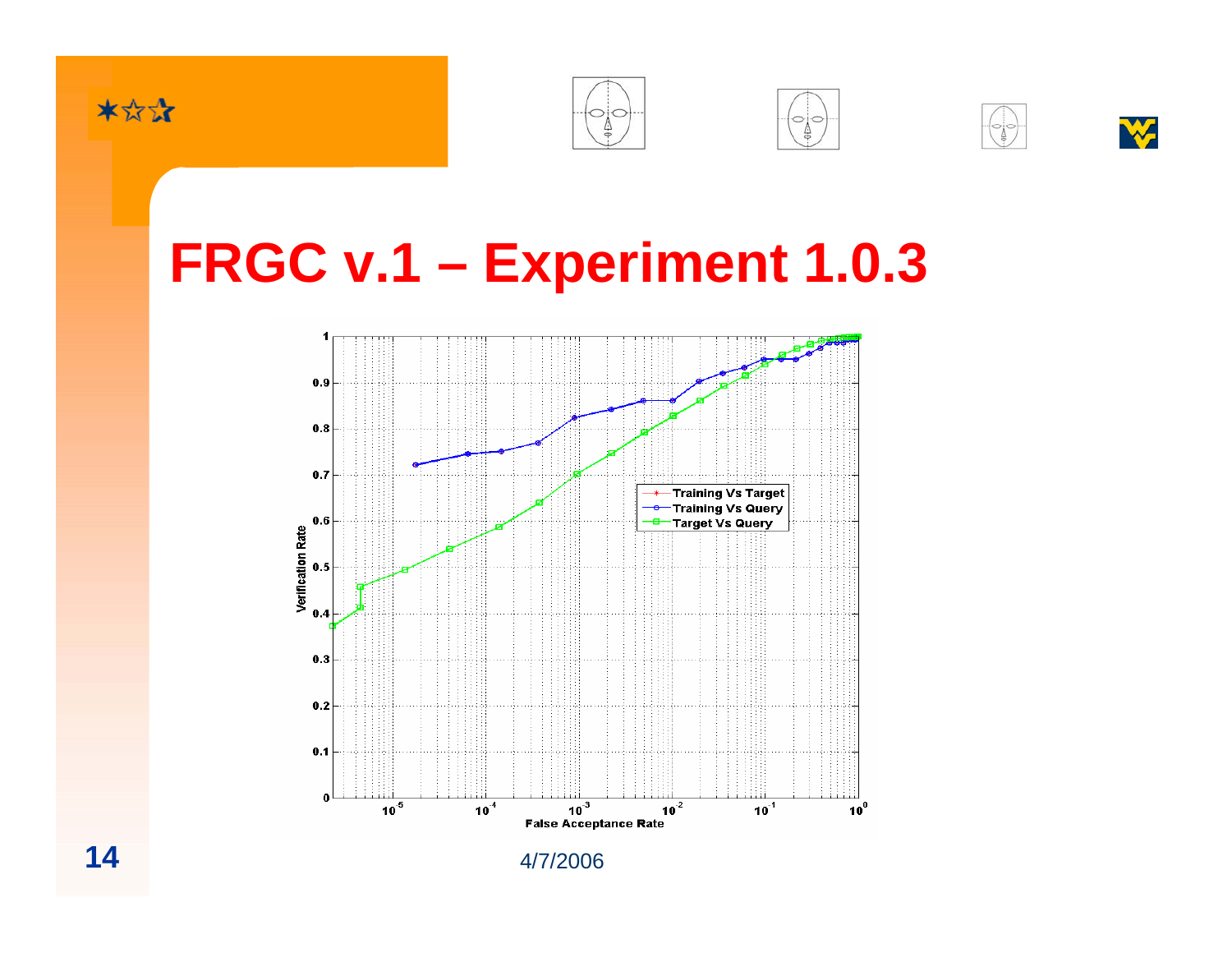









# **Currently Studying**

- ¾ Portability of Textons from set of images to another
- ¾ Possible extensions to Motons (to handle motion blur)
- $\triangleright$  Face retrieval (efficient automated retrieval)
- ¾ Modeling variations in feature with respect to resolution.
- ¾ Applications to Multimodal Biometrics